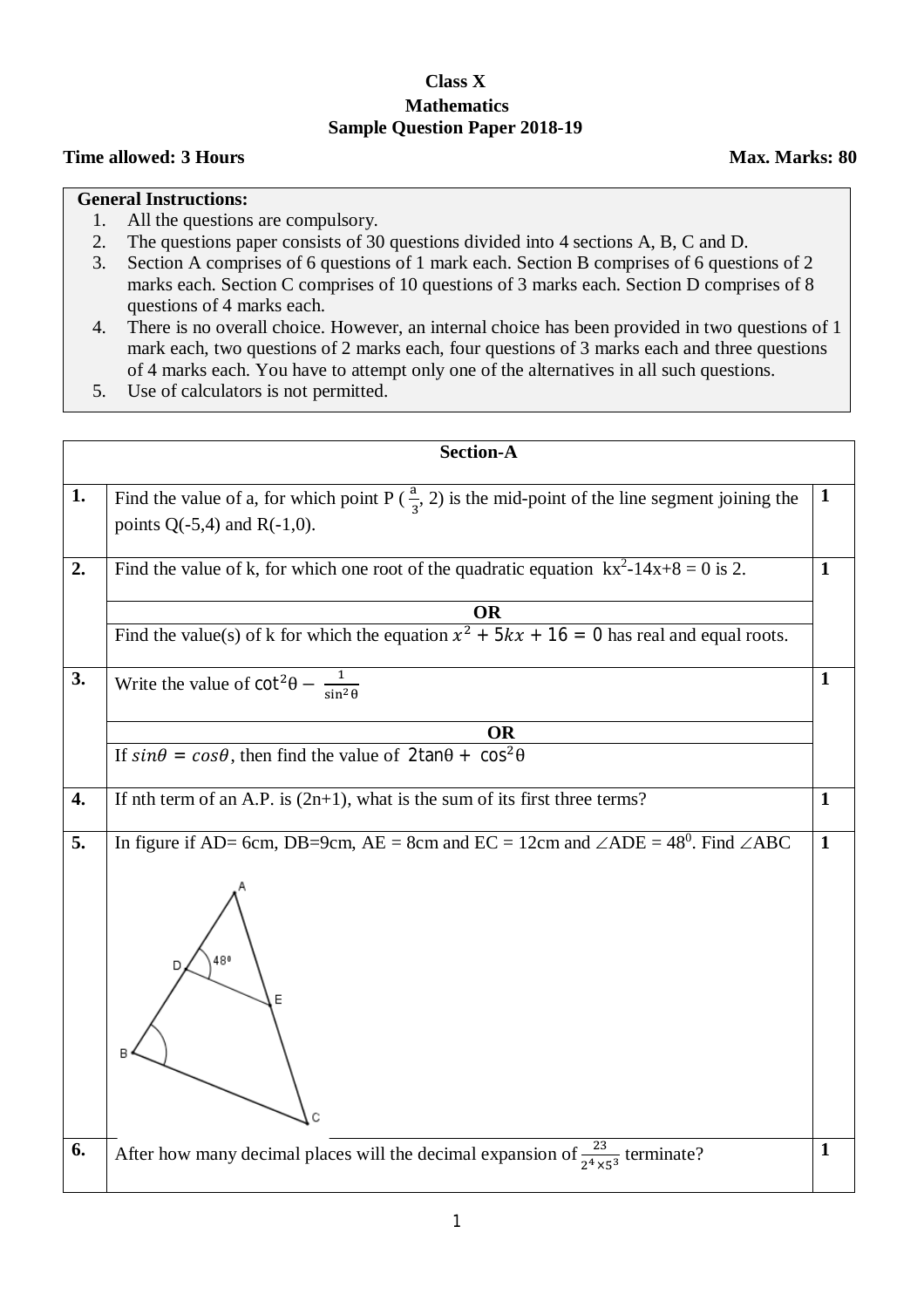|            | <b>Section-B</b>                                                                                                                                                                                                                                                            |                |  |  |  |  |
|------------|-----------------------------------------------------------------------------------------------------------------------------------------------------------------------------------------------------------------------------------------------------------------------------|----------------|--|--|--|--|
| 7.         | The HCF and LCM of two numbers are 9 and 360 respectively. If one number is 45, find<br>the other number.                                                                                                                                                                   | $\overline{2}$ |  |  |  |  |
|            | <b>OR</b>                                                                                                                                                                                                                                                                   |                |  |  |  |  |
|            | Show that $7 - \sqrt{5}$ is irrational, give that $\sqrt{5}$ is irrational.                                                                                                                                                                                                 |                |  |  |  |  |
| 8.         | Find the $20th$ term from the last term of the AP 3,8,13,,253                                                                                                                                                                                                               | $\overline{2}$ |  |  |  |  |
|            | <b>OR</b>                                                                                                                                                                                                                                                                   |                |  |  |  |  |
|            | If 7 times the $7th$ term of an A.P is equal to 11 times its 11 <sup>th</sup> term, then find its 18 <sup>th</sup> term.                                                                                                                                                    |                |  |  |  |  |
| 9.         | Find the coordinates of the point P which divides the join of $A(-2,5)$ and $B(3,-5)$ in the ratio<br>2:3                                                                                                                                                                   | $\overline{2}$ |  |  |  |  |
| 10.        | A card is drawn at random from a well shuffled deck of 52 cards. Find the probability of<br>getting neither a red card nor a queen.                                                                                                                                         | $\overline{2}$ |  |  |  |  |
| 11.        | Two dice are thrown at the same time and the product of numbers appearing on them is<br>noted. Find the probability that the product is a prime number                                                                                                                      |                |  |  |  |  |
| 12.        | For what value of p will the following pair of linear equations have infinitely many<br>solutions<br>$(p-3)x+3y = p$<br>$px+py = 12$                                                                                                                                        | $\overline{2}$ |  |  |  |  |
|            | <b>Section-C</b>                                                                                                                                                                                                                                                            |                |  |  |  |  |
| 13.        | Use Euclid's Division Algorithm to find the HCF of 726 and 275.                                                                                                                                                                                                             | $\mathbf{3}$   |  |  |  |  |
| 14.        | Find the zeroes of the following polynomial:<br>$5\sqrt{5}x^2+30x+8\sqrt{5}$                                                                                                                                                                                                | $\overline{3}$ |  |  |  |  |
| <b>15.</b> | Places A and B are 80 km apart from each other on a highway. A car starts from A and<br>another from B at the same time. If they move in same direction they meet in 8 hours and if<br>they move towards each other they meet in 1 hour 20 minutes. Find the speed of cars. | $\mathbf{3}$   |  |  |  |  |
| 16.        | The points $A(1,-2)$ , $B(2,3)$ , C (k, 2) and D(-4,-3) are the vertices of a parallelogram. Find<br>the value of k.                                                                                                                                                        | 3              |  |  |  |  |
|            | <b>OR</b>                                                                                                                                                                                                                                                                   |                |  |  |  |  |
|            | Find the value of k for which the points $(3k-1,k-2)$ , $(k,k-7)$ and $(k-1,-k-2)$ are collinear.                                                                                                                                                                           |                |  |  |  |  |
| 17.        | Prove that $\cot\theta - \tan\theta = \frac{2\cos^2\theta - 1}{\sin\theta\cos\theta}$                                                                                                                                                                                       | 3              |  |  |  |  |
|            | <b>OR</b>                                                                                                                                                                                                                                                                   |                |  |  |  |  |
|            | Prove that $sin\theta(1 + tan\theta) + cos\theta(1 + cot\theta) = sec\theta + cosec\theta$                                                                                                                                                                                  |                |  |  |  |  |
| 18.        | The radii of two concentric circles are 13 cm and 8 cm. AB is a diameter of the bigger circle<br>and BD is a tangent to the smaller circle touching it at D and intersecting the larger circle at<br>P on producing. Find the length of AP.                                 | $\mathbf{3}$   |  |  |  |  |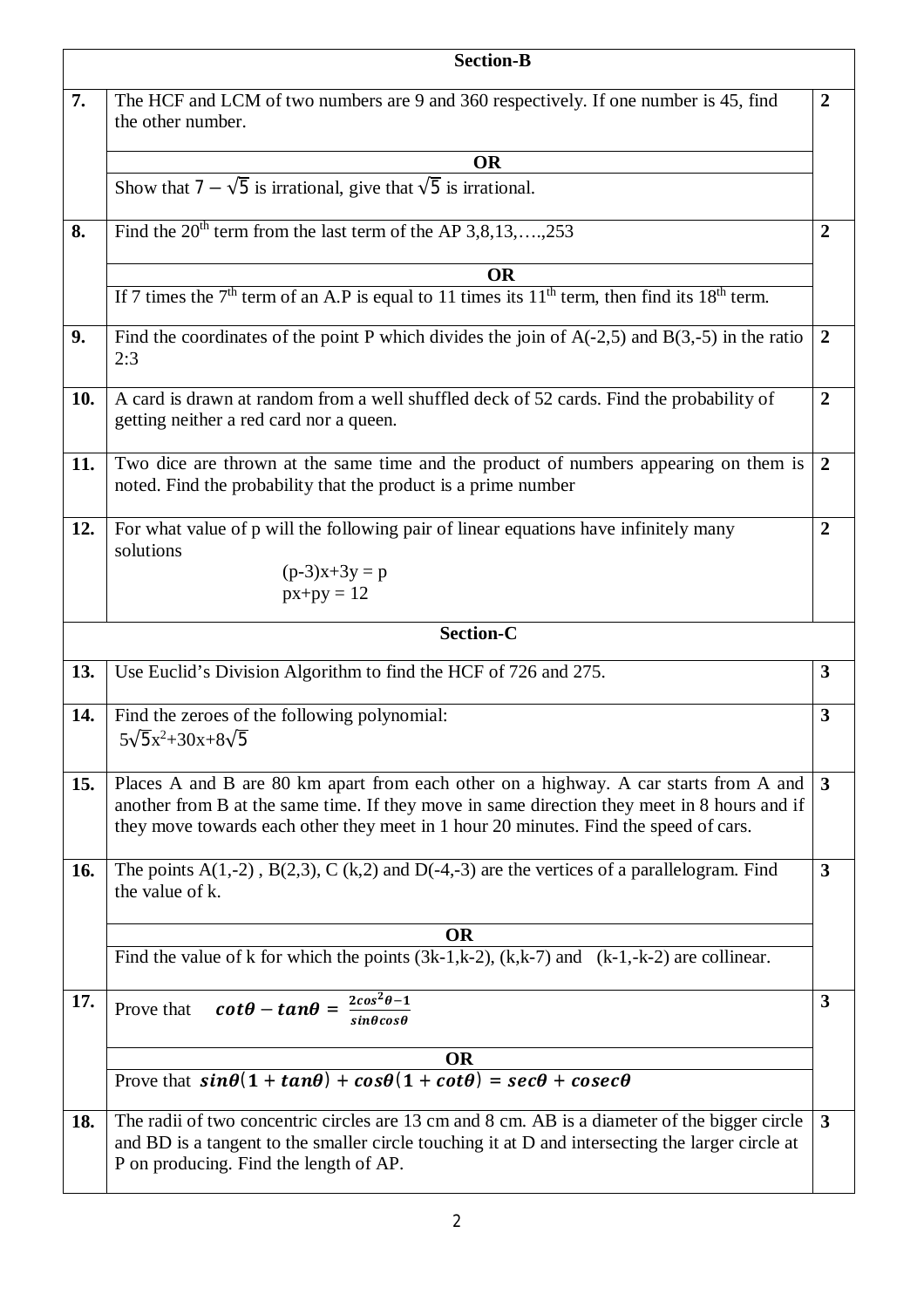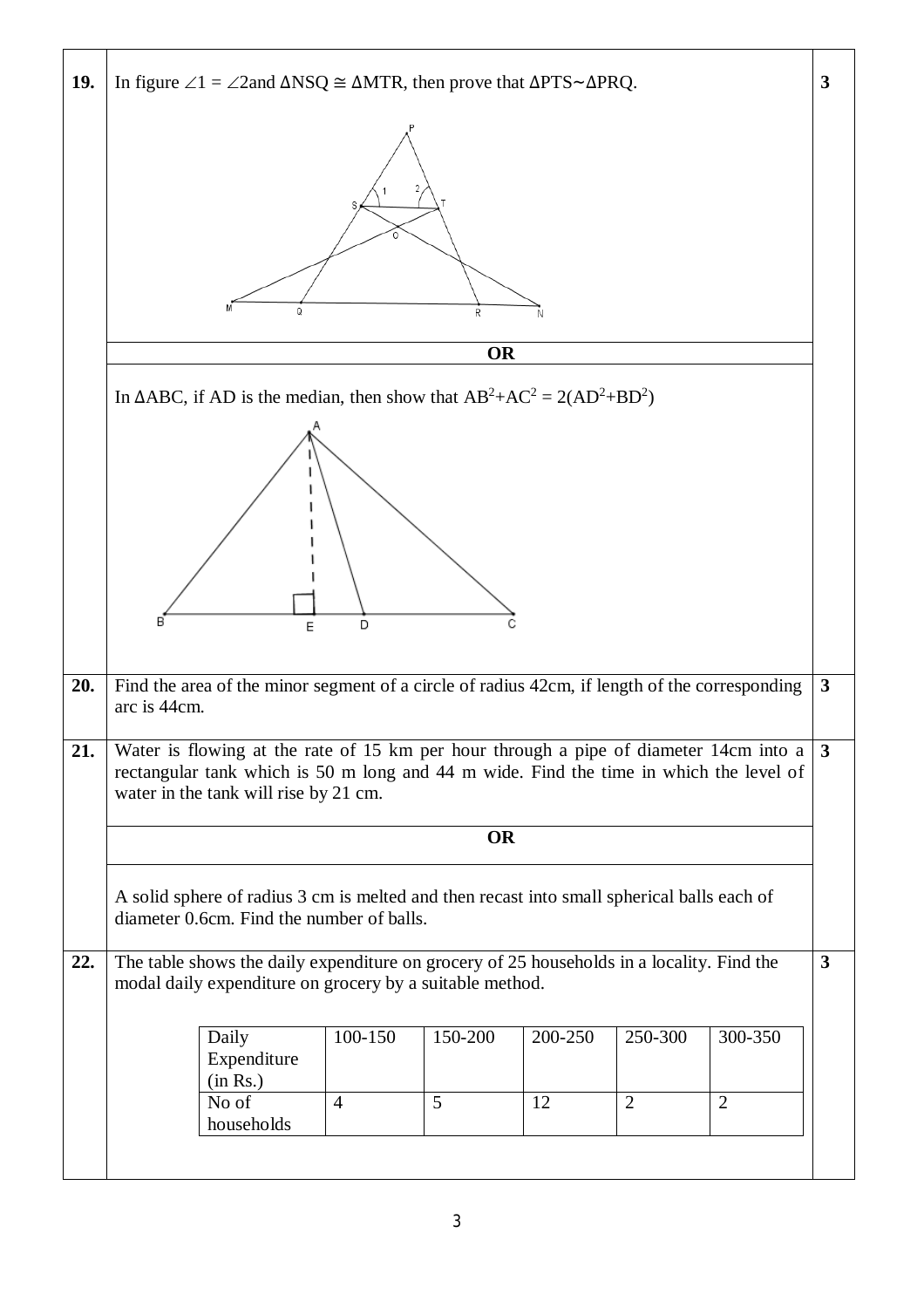|     |                     |                                                                                                                                                                                                                                                                                             | <b>Section-D</b> |                         |
|-----|---------------------|---------------------------------------------------------------------------------------------------------------------------------------------------------------------------------------------------------------------------------------------------------------------------------------------|------------------|-------------------------|
| 23. |                     | A train takes 2 hours less for a journey of 300km if its speed is increased by 5 km/h from its<br>usual speed. Find the usual speed of the train.<br>Solve for $x: \frac{1}{(a+b+x)} = \frac{1}{a} + \frac{1}{b} + \frac{1}{x}$ , $[a \ne 0, b \ne 0, x \ne 0, x \ne -(a+b)]$               | <b>OR</b>        | $\overline{\mathbf{4}}$ |
|     |                     |                                                                                                                                                                                                                                                                                             |                  |                         |
| 24. | term.               | An AP consists of 50 terms of which $3rd$ term is 12 and the last term is 106. Find the $29th$                                                                                                                                                                                              |                  | $\overline{\mathbf{4}}$ |
| 25. | of other two sides. | Prove that in a right angled triangle square of the hypotenuse is equal to sum of the squares                                                                                                                                                                                               |                  | $\overline{\mathbf{4}}$ |
| 26. |                     | Draw a $\triangle ABC$ with sides 6cm, 8cm and 9 cm and then construct a triangle similar to $\triangle ABC$<br>whose sides are $\frac{3}{5}$ of the corresponding sides of $\triangle ABC$ .                                                                                               |                  | $\overline{\mathbf{4}}$ |
| 27. |                     | A man on the top of a vertical observation tower observes a car moving at a uniform speed<br>coming directly towards it. If it takes 12 minutes for the angle of depression to change from<br>$30^0$ to $45^0$ , how long will the car take to reach the observation tower from this point? | <b>OR</b>        | $\overline{\mathbf{4}}$ |
|     |                     | The angle of elevation of a cloud from a point 60 m above the surface of the water of a lake<br>is 30 <sup>0</sup> and the angle of depression of its shadow from the same point in water of lake is $60^\circ$ .<br>Find the height of the cloud from the surface of water.                |                  |                         |
| 28. | 100.                | The median of the following data is 525. Find the values of x and y if the total frequency is                                                                                                                                                                                               |                  | $\overline{\mathbf{4}}$ |
|     |                     | Class Interval                                                                                                                                                                                                                                                                              | Frequency        |                         |
|     |                     | $0 - 100$                                                                                                                                                                                                                                                                                   | $\overline{2}$   |                         |
|     |                     | 100-200                                                                                                                                                                                                                                                                                     | 5                |                         |
|     |                     | 200-300                                                                                                                                                                                                                                                                                     | $\mathbf X$      |                         |
|     |                     | 300-400                                                                                                                                                                                                                                                                                     | 12               |                         |
|     |                     | 400-500                                                                                                                                                                                                                                                                                     | 17               |                         |
|     |                     | 500-600                                                                                                                                                                                                                                                                                     | 20               |                         |
|     |                     | 600-700                                                                                                                                                                                                                                                                                     | Y                |                         |
|     |                     | 700-800                                                                                                                                                                                                                                                                                     | 9                |                         |
|     |                     | 800-900                                                                                                                                                                                                                                                                                     | $\overline{7}$   |                         |
|     |                     | 900-1000                                                                                                                                                                                                                                                                                    | 4                |                         |
|     |                     |                                                                                                                                                                                                                                                                                             |                  |                         |